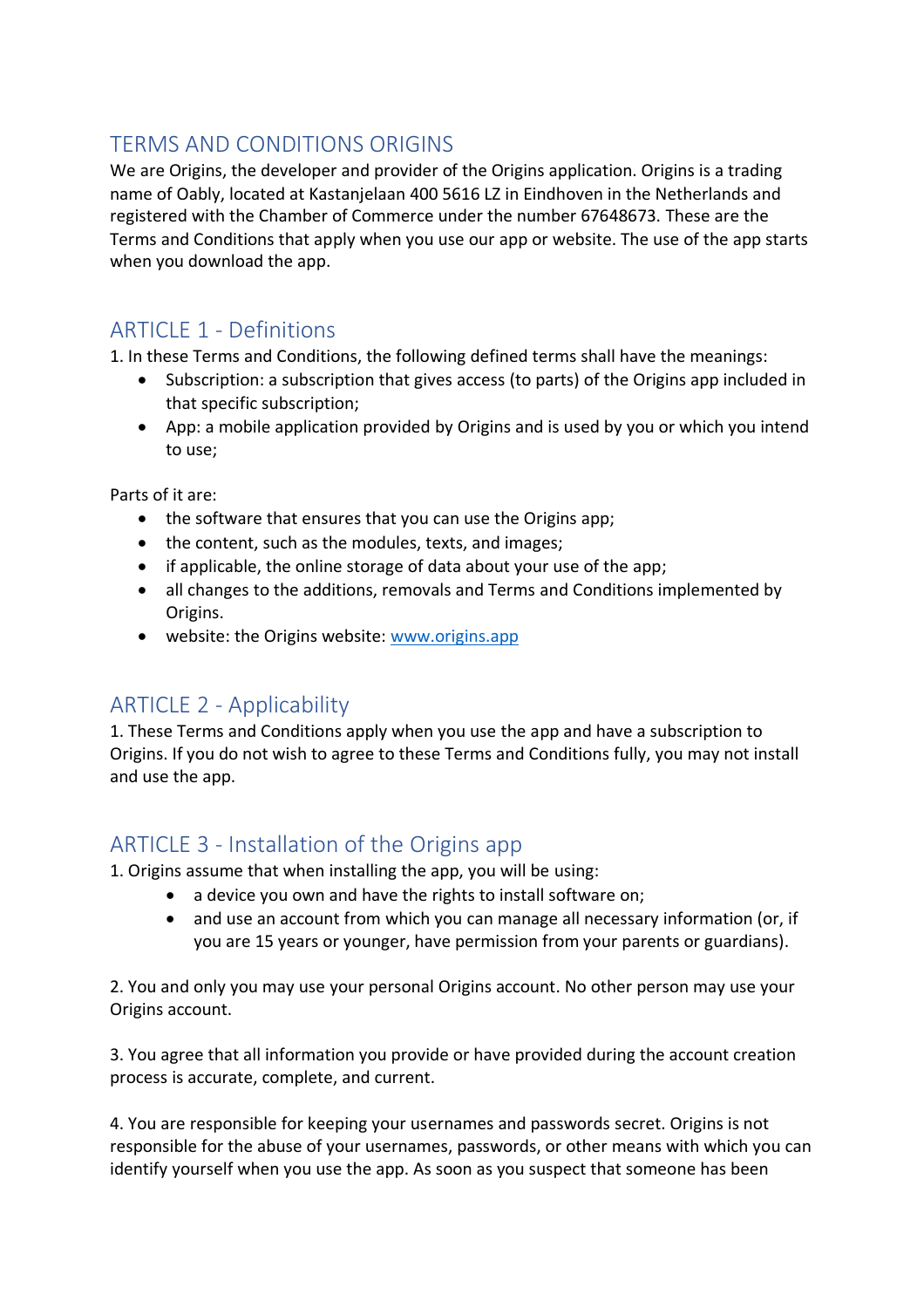misusing your personal Origins account, you must immediately report this to Origins through the contact details stated in Article 12 of these Terms and Conditions.

5. Origins can limit the number of devices you use an account on. If you sign in with your account on more than that number of devices, you can be automatically signed out on other devices. You can always use an account on at least two devices.

6. You will not create an account through the Origins app with personal details other than your own.

7. It is strictly forbidden to interfere or disrupt the Origins app or Origins website or the servers or networks connected through viruses, spyware, malware, or other destructive or disruptive code. In particular, you may not use a device, script, bot, spider, crawler, or any other technique.

# ARTICLE 4 – How Origins works

1. Origins will always do its best to offer you an excellent working app 24 hours a day, seven days a week. However, Origins cannot give you any guarantees about:

- there can always be (unknown) errors in the software. If we have discovered any error(s), we will attempt to correct them as soon as reasonably possible. We always take the seriousness of the error into account as much as possible. You can report an error by sending an email to [hello@origins.app.](mailto:hello@origins.app)
- to use the Origins app, you need hardware (a telephone) and an working internet connection. We are not responsible for the equipment used by you.

2. Origins may temporarily shut down its servers. For example, to maintain the software or to install upgrades or updates. Origins will do its very best not to stop the app during peak hours. However, Origins cannot guarantee that this will always work.

3. Origins always reserve the right to change the app and therefore also to modify, remove or add specific features and modules, content, and functionalities of the app.

#### ARTICLE 5 - Prices

1. The Origins App is a free application. Users download the app for free so that they can try out the Origins app. The app contains content that needs to be paid for (extra test and excess, for example).

2. All prices that Origins communicate (in the app) or mentioned in an order confirmation from the Origins app are inclusive of VAT and other mandatory taxes or levies unless stated otherwise.

3. Origins reserve the right to change prices at any time without further notice. A price change may affect when a current subscription exceeds twelve (12) months, or, whichever time occurs later, five weeks after the price change announcement. If you do not want to pay the higher price, you must therefore cancel your subscription.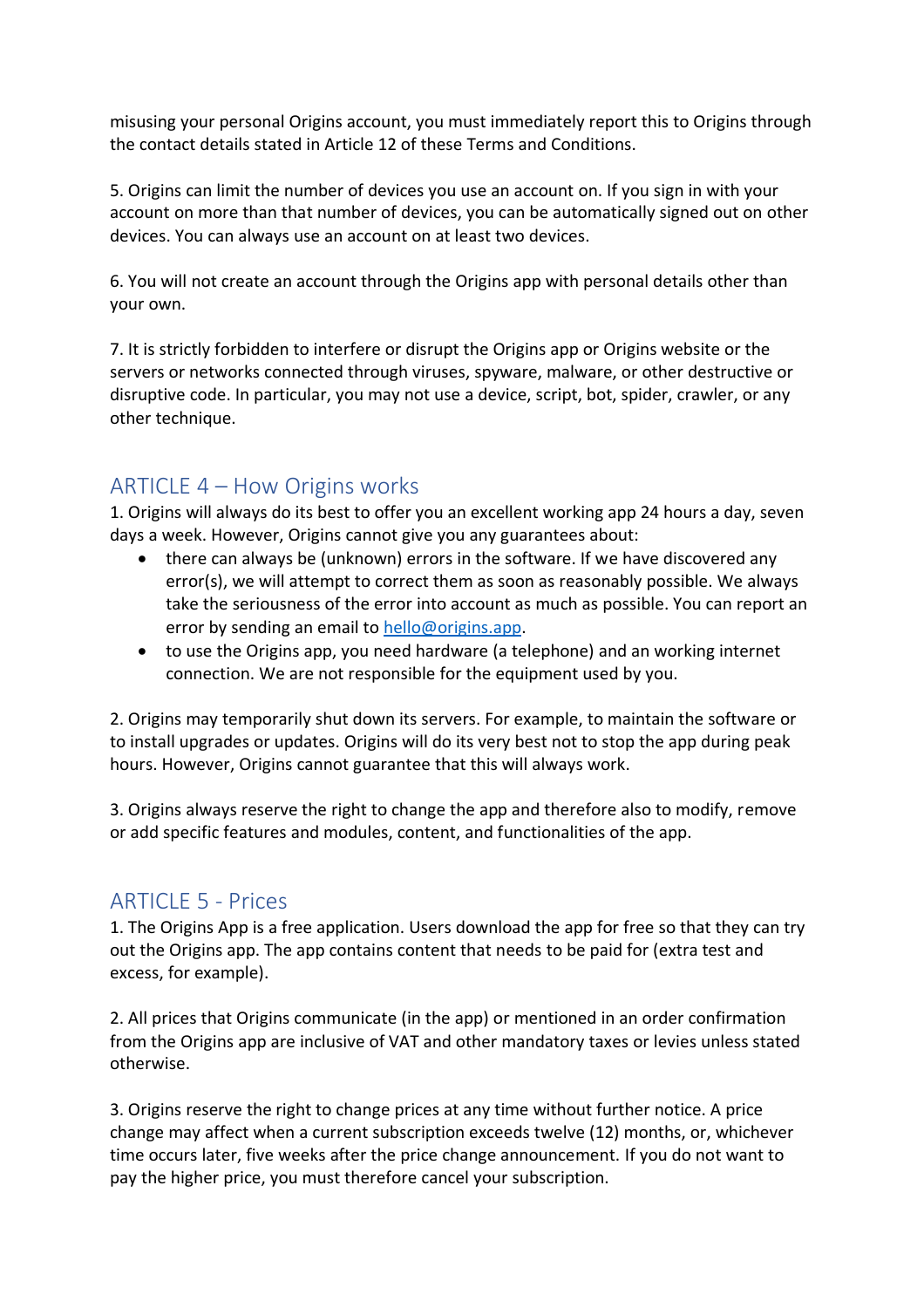4. In addition to the above mentioned, Origins is entitled to change prices once per calendar year to the inflation rate for the past year, as published by CBS in the Netherlands.

#### ARTICLE 6 - Payment and collection costs

1. Before starting the subscription, you must transfer the agreed price for your subscription's first period. Depending on the sort of subscription, Origins will subsequently have the amount due for the following period (s) debited from your account by direct debit each month or year.

2. We will send you a reminder by email seven days before the renewal occurs for all monthly and yearly subscriptions. This message contains the amount to be collected and the collection date.

3. Origins can also arrange your payment in other ways (for example, by credit card, PayPal, Appstore, Playstore, or otherwise).

4. You do not comply with our agreed agreement if you do not pay before or on the final payment date.

5. If you have not paid after two or more payment reminders, Origins can stop the subscription. From that moment, Origins can also charge the legally permitted subscription costs and hand over the claim to an extern debt collector agency. Despite the termination, you will still owe the subscription costs until the end of the term of your subscription.

6. If you do not pay on time (this also includes if Origins cannot collect the amount owed from you), Origins may (temporarily) deny you access to the app or part of it. This will not affect any other rights Origins has against you under the law or these Terms and Conditions.

7. All data costs that you incur for the use of the Origins app are for your account. Origins advise you to use the app as much as possible via (free) WIFI networks. Coupons, vouchers, or other discount codes issued by Origins are never exchangeable for cash. Any discounts can only be used for the purchase of a subscription.

#### ARTICLE 7 - Duration, termination, and the consequences of termination

1. The Origins order confirmation indicates how long your subscription will last and, if applicable, what content you can use.

2. A subscription agreed for a fixed duration will be implicit renewed at the end of the agreed period unless the subscription has been prematurely terminated, as described below in the paragraph 4.

3. If you cancel the subscription yourself, or if Origins suspends your access to the app in case of actual or suspected misuse, you agree that Origins will not be liable or responsible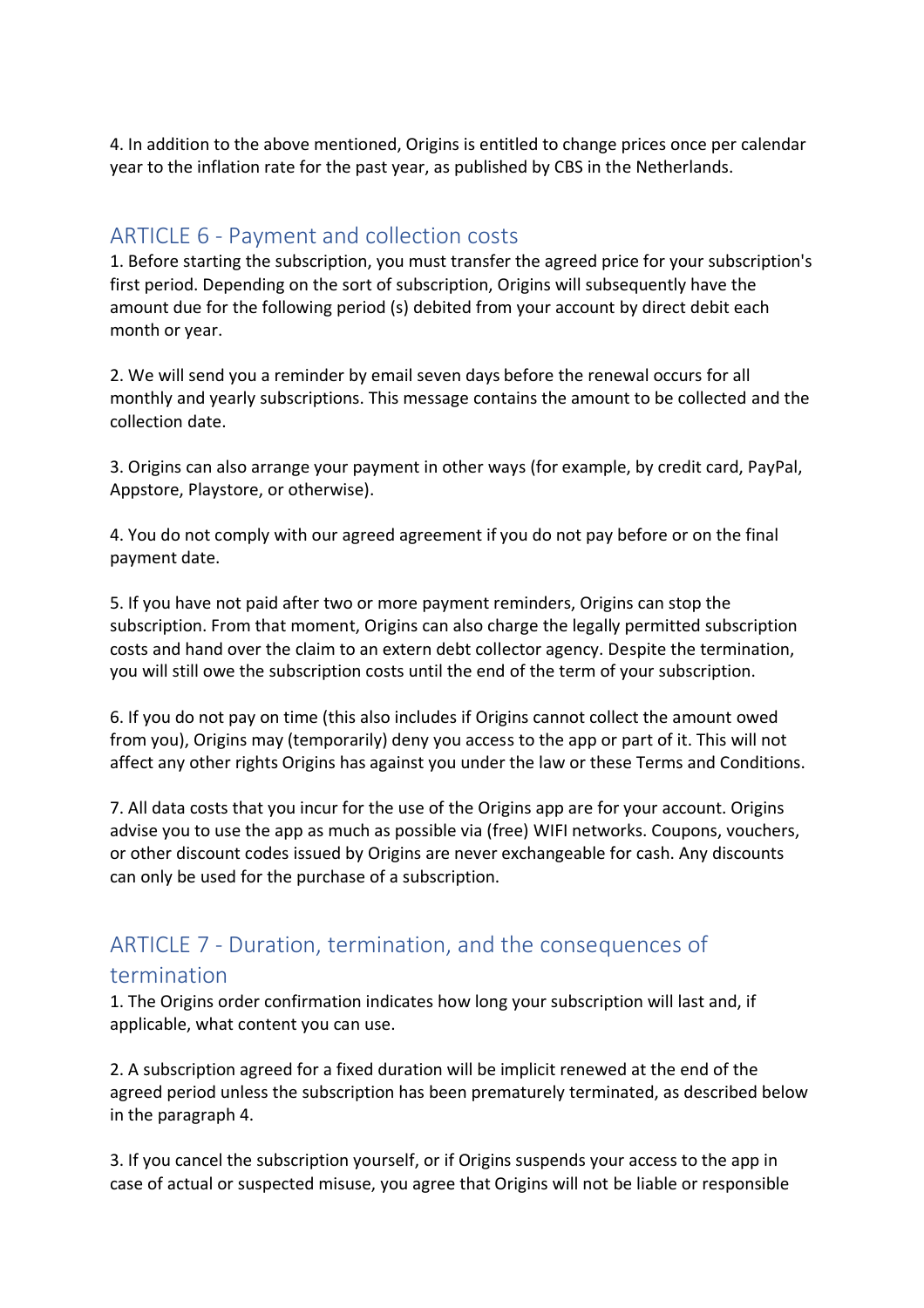and that Origins will not refund any amount that you have already paid as permitted by applicable law.

4. Do you want to cancel your subscription? Our customer service can help you. Please send an email to [hello@origins.app.](mailto:hello@origins.app)

### ARTICLE 8 - Intellectual property rights

1. Origins give you access and permission to use the app following these Terms and Conditions. The Origins app is, therefore, not sold or transferred to you. The license is a personal, non-exclusive license to install and use the app as set out in these Terms and Conditions.

2. You acquire the rights of use as described in these Terms and Conditions on the condition that you fulfill your obligations of these Terms and Conditions. Without detracting from any rights that may belong to Origins under the law of these Terms and Conditions, any negligence to comply by you gives Origins the right to restrict your further use of the Origins app.

3. The license is limited to the intellectual property rights of Origins and its licensors in the app and does not include any other rights.

4. Origins reserve all rights not explicitly granted to you in these Terms of Conditions. Origins reserves all rights, titles, and interests in and to the Origins app including, but not limited to, all copyrights, designs, domain names, trademarks, trade secrets, trade names, proprietary (IP) rights, patents, title, codes, audiovisual effects, themes, characters, stories, institutions, illustrations, and all other moral rights, whether or not registered and all uses thereof.

5. Unless expressly permitted by applicable law, you can never, without the prior written consent of Origins: commercially exploit the Origins app; distribute, lease, license, sell, rent, lend, transfer or otherwise assign the Origins app and website, copies thereof, or any passwords or usernames related to the Origins app or Origins website to any third party; Copy, reproduce or distribute or decompile, disassemble, or reverse engineer in any way; make the Origins app available to the public or on a network so that it multiple users can download it; remove, alter or hide product information, copyrights, intellectual property, copyright notices, legal notices, or other tags from the origin or source of the Origins app; modify, improve, or create a derivative work of the app.

### ARTICLE 9 - Privacy policy

1. Origins is committed to respecting your privacy. Your personal data will, therefore, be handled and secured with great care. You can read more about how Origins handles your personal data in the Origins privacy statement.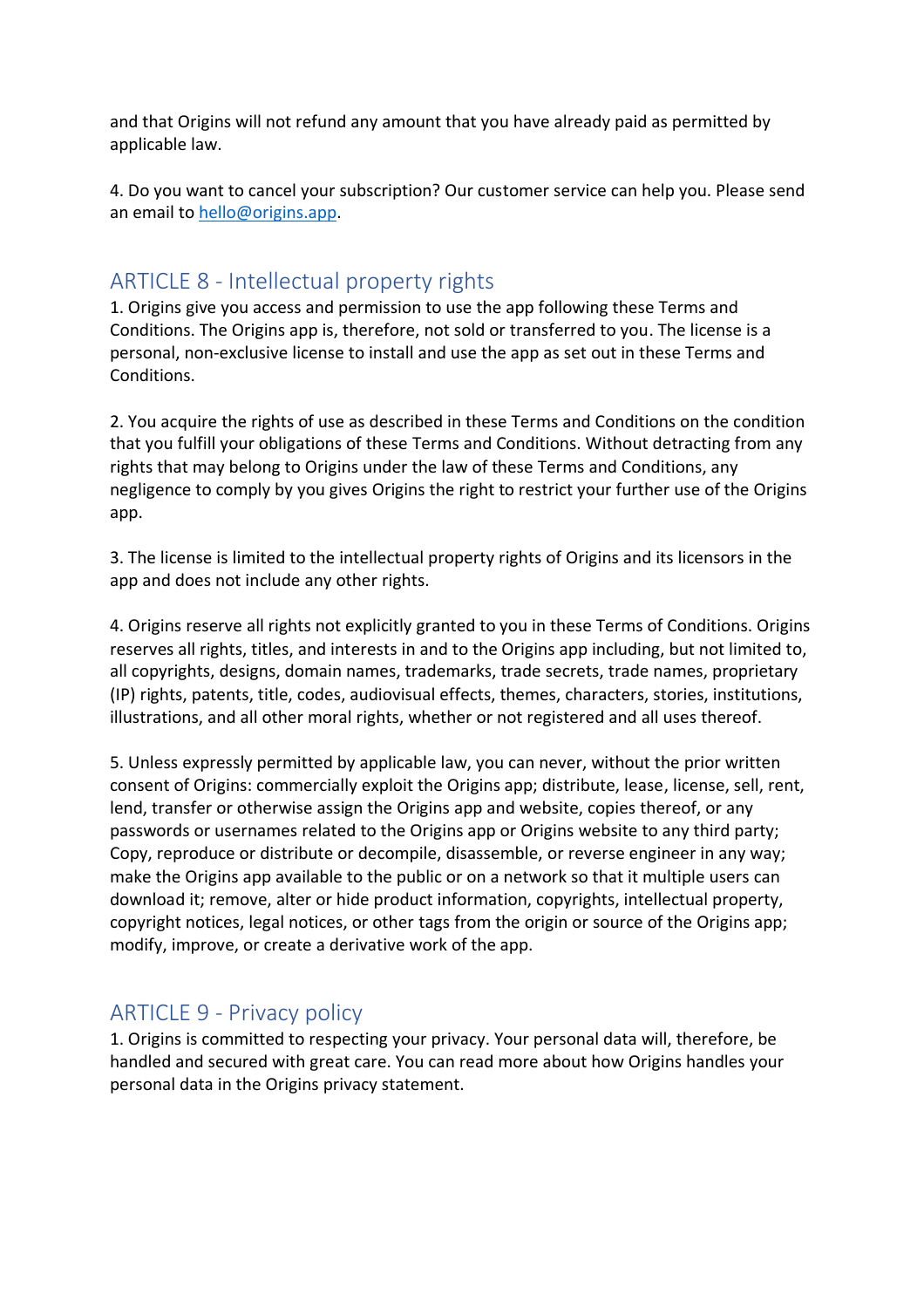### ARTICLE 10 - Liability

1. You agree and warrant that your use of the Origins app will not infringe any third party rights, including but not limited to intellectual property rights, moral rights, and privacy rights.

2. As a result of reading these Terms and Conditions, you agree to indemnify, hold harmless, and hold Origins and Origins's suppliers for providing the app to you and against all possible damages, claims, costs, and expenses (including attorney fees) as a result of your use of the app.

3. Origins has the right but is not obligated at any time to update, upgrade, or modify the Origins app or to change or delete data or information stored in the app.

4. Origins and Origins's suppliers are not liable for any damage or errors due to intent, fault, or negligence and will in no event exceed the price paid by you for using the app. When you pay periodically for the app's use, this liability is limited to the compensation paid by you for the period in which the liability-creating event took place. This limitation of liability applies to all liability of Origins and Origins's suppliers, regardless of origin. The limit applies to both contractual and non-contractual liability.

5. To claim any damage, you must report, and in any case, mention the reason that in your view Origins is deficient, as soon as possible after its discovery. Article 6:89 BW is entirely relevant.

# ARTICLE 11 - Miscellaneous Provisions

1. Origins may, at any time, and at our sole discretion, modify these Terms and Conditions, including our Privacy Policy, with or without notice to the user. Any modification will be effective immediately upon public posting. If you disagree with the changes, you must notify us in specific writing within seven days of our notification to you. Origins will then decide if the subscription will be continued unchanged or terminate your subscription due to which you will no longer have access to the Origins app. If you have paid for your subscription, you are entitled to a refund of a part of the amount paid by you in proportion to the time your subscription would run without termination.

2. If part of these Terms and Conditions proves invalid or voidable, this will not affect the rest of these Terms and Conditions' validity.

3. You may not transfer or assign your obligations from these general terms and conditions to third parties without prior written consent.

4. Origins may transfer the rights and obligations from the agreement with you to a third party. If Origins does so, you may cancel the subscription with Origins if that transfer is to a person outside Origins.

5. Dutch law applies to all agreements with you, your subscription, and these Terms and Conditions. If there is a difference of opinion about the agreement with you, your